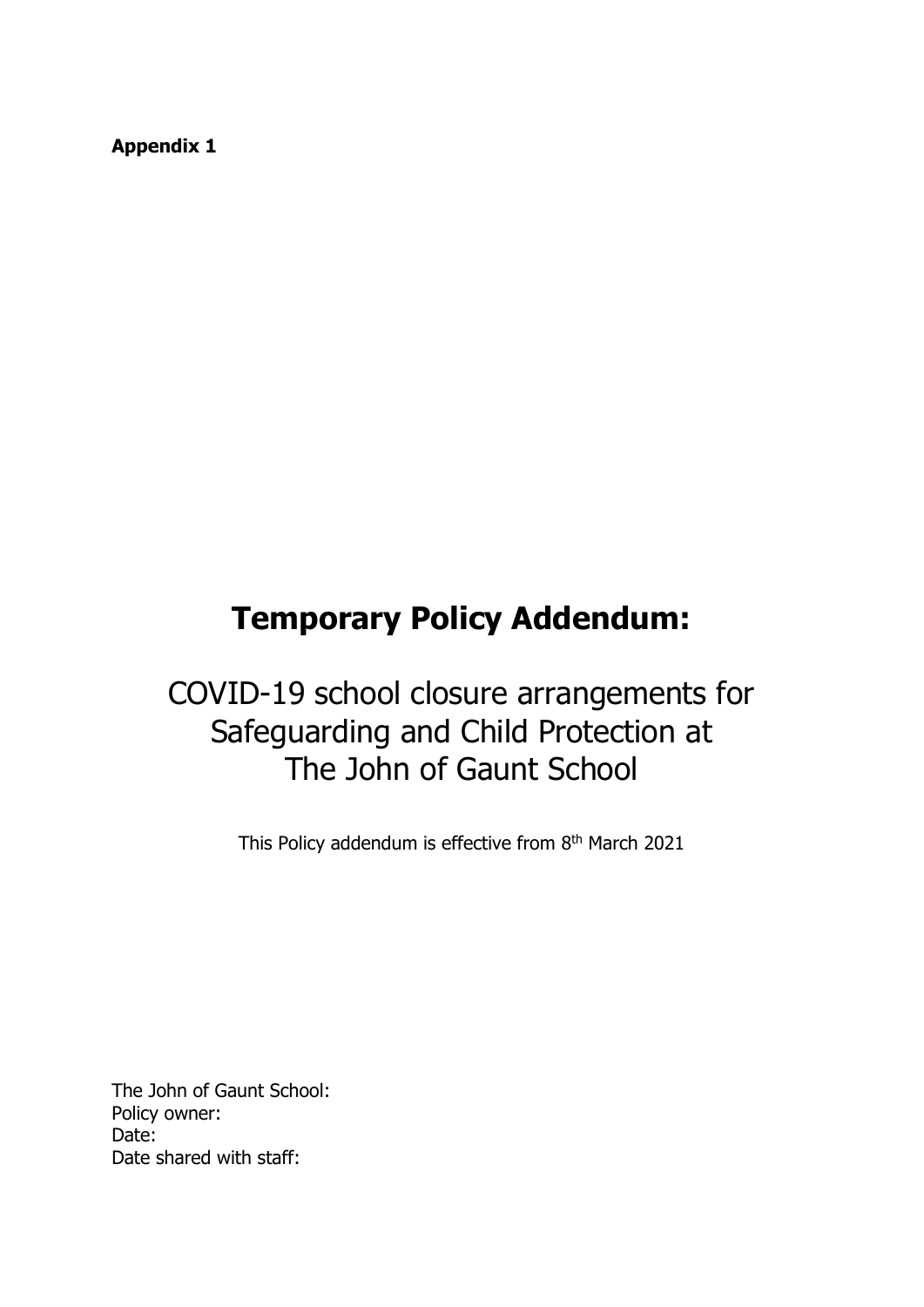## <span id="page-1-0"></span>**Context**

**.** 1

On Monday 22nd February 2021, The Prime Minister announced the government's roadmap to cautiously ease lockdown restrictions in England. This included a direction that from 8 March 2021, all pupils should attend school.

The John of Gaunt School will continue to have regard to the statutory safeguarding guidance keeping children safe in education (as amended, Jan 2021).<sup>1</sup>

We will ensure that where we care for children on site, we have appropriate support in place for them.

We will take advice and work with the local safeguarding partners.

We will refer to the Government guidance for education and childcare settings on how to implement social distancing and continue to follow the advice from Public Health England on handwashing and other measures to limit the risk of spread of coronavirus.

This addendum of The John of Gaunt School Safeguarding and Child Protection policy contains details of our individual safeguarding arrangements in the following areas:

| Supporting children not in school as they are following clinical or public health advice |
|------------------------------------------------------------------------------------------|
|                                                                                          |
|                                                                                          |
|                                                                                          |
| Support from the Multi-Academy Trust  Error! Bookmark not defined.                       |

[https://assets.publishing.service.gov.uk/government/uploads/system/uploads/attachment\\_data/file/954314/](https://assets.publishing.service.gov.uk/government/uploads/system/uploads/attachment_data/file/954314/Keeping_children_safe_in_education_2020_-_Update_-_January_2021.pdf) Keeping children safe in education 2020 - Update - January 2021.pdf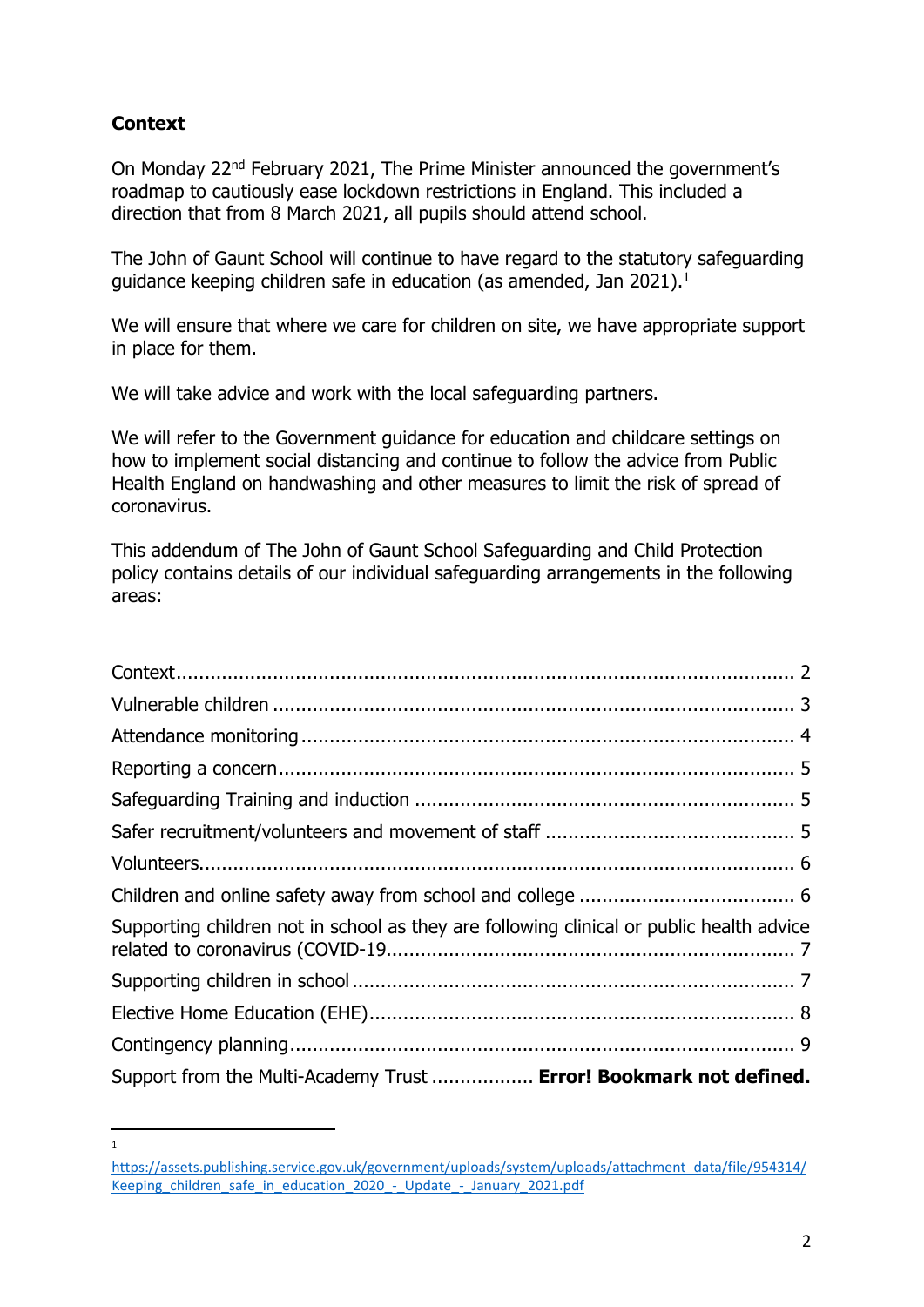## **Key contacts**

Remain as per the School Safeguarding Policy.

## <span id="page-2-0"></span>**Vulnerable children**

Vulnerable children and young people include those who:

- are assessed as being in need under section 17 of the Children Act 1989<sup>2</sup>, including children and young people who have a child in need plan, a child protection plan or who are a looked-after child;
- have an education, health and care (EHC) plan;
- have been identified as otherwise vulnerable by educational providers or local authorities (including children's social care services), and who could therefore benefit from continued full-time attendance, this might include:
	- o children and young people on the edge of receiving support from children's social care services or in the process of being referred to children's services
	- $\circ$  adopted children or children on a special quardianship order
	- o those at risk of becoming NEET ('not in employment, education or training')
	- $\circ$  those living in temporary accommodation
	- $\circ$  those who are young carers
	- $\circ$  those who may have difficulty engaging with remote education at home (for example due to a lack of devices or quiet space to study)
	- o care leavers
	- $\circ$  others at the provider and local authority's discretion including pupils and students who need to attend to receive support or manage risks to their mental health.

The John of Gaunt School will continue to work with and support children's social workers to help protect vulnerable children. This includes working with and supporting children's social workers and the local authority virtual school head (VSH) for looked-after and previously looked-after children. The lead person for this will be: Helen Kerr, Assistant Head Teacher

In circumstances where a parent is hesitant about or does not want to bring their child to an education setting, and their child is considered vulnerable, the social worker and The John of Gaunt School will explore the reasons for this directly with the parent. The attendance officer (Rebecca Lilley) and Assistant Head Teacher with strategic responsibility for Attendance (Ssara Ambrose) will work alongside the pastoral team to remove any barriers that may result in the student not attending school.

**.** 

<sup>2</sup> <https://www.legislation.gov.uk/ukpga/1989/41/section/17>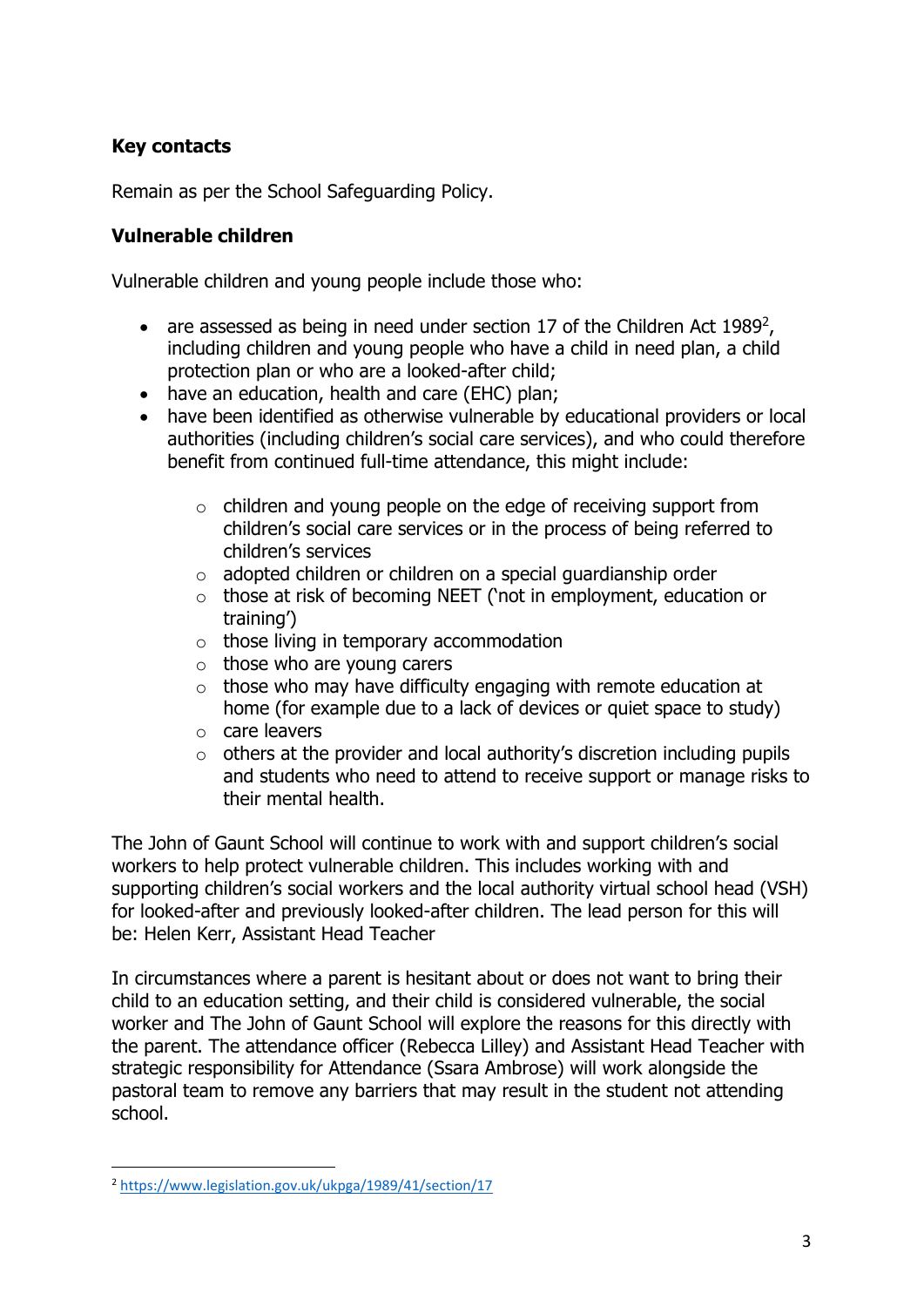Where parents are concerned about the risk of the child contracting COVID19, The John of Gaunt School or the social worker will talk through these anxieties with the parent/carer following the advice set out by Public Health England.

The John of Gaunt School will encourage all pupils to attend a school.

## <span id="page-3-0"></span>**Attendance monitoring**

We expect all pupils to attend school.

Parents or carers are expected to contact the school on the first day of the illness and inform us of the reason for absence so that the correct attendance codes can be used in every case of absence. We expect parents or carers to make contact to make us aware of the status of any COVID-19 tests that have become necessary and to update the school on the welfare of the pupil.

From 8th March 2021, we will record attendance in accordance with the Education (Pupil Registration) (England) Regulations 2006 (as amended)<sup>3</sup> for all pupils.

A small number of pupils will still be unable to attend in line with public health advice to self-isolate because they:

- have symptoms or have had a positive test result
- live with someone who has symptoms or has tested positive and are a household contact
- are a close contact of someone who has coronavirus (COVID-19)

The vast majority of children and young people, even those with underlying conditions, do not need to formally 'shield' in the same way as clinically extremely vulnerable adults are required to shield. You might receive a text or letter from the Government and/or your Doctor to let you know that your child needs to start or stop 'shielding'.

For children self-isolating or quarantining or shielding – we will use code X.

In compliance with the Remote Education, Temporary Continuity Direction<sup>4</sup> will provide remote education to pupils who are unable to attend school because they are complying with government guidance or legislation around coronavirus (COVID-19).

Also, we will offer pastoral support to pupils who are:

- self-isolating
- shielding

**.** 

<sup>3</sup> <https://www.legislation.gov.uk/uksi/2006/1751/contents/made>

<sup>4</sup>[https://assets.publishing.service.gov.uk/government/uploads/system/uploads/attachment\\_data/file/923539](https://assets.publishing.service.gov.uk/government/uploads/system/uploads/attachment_data/file/923539/Remote_Education_Temporary_Continuity_Direction_-__Explanatory_Note.pdf) /Remote Education Temporary Continuity Direction - Explanatory Note.pdf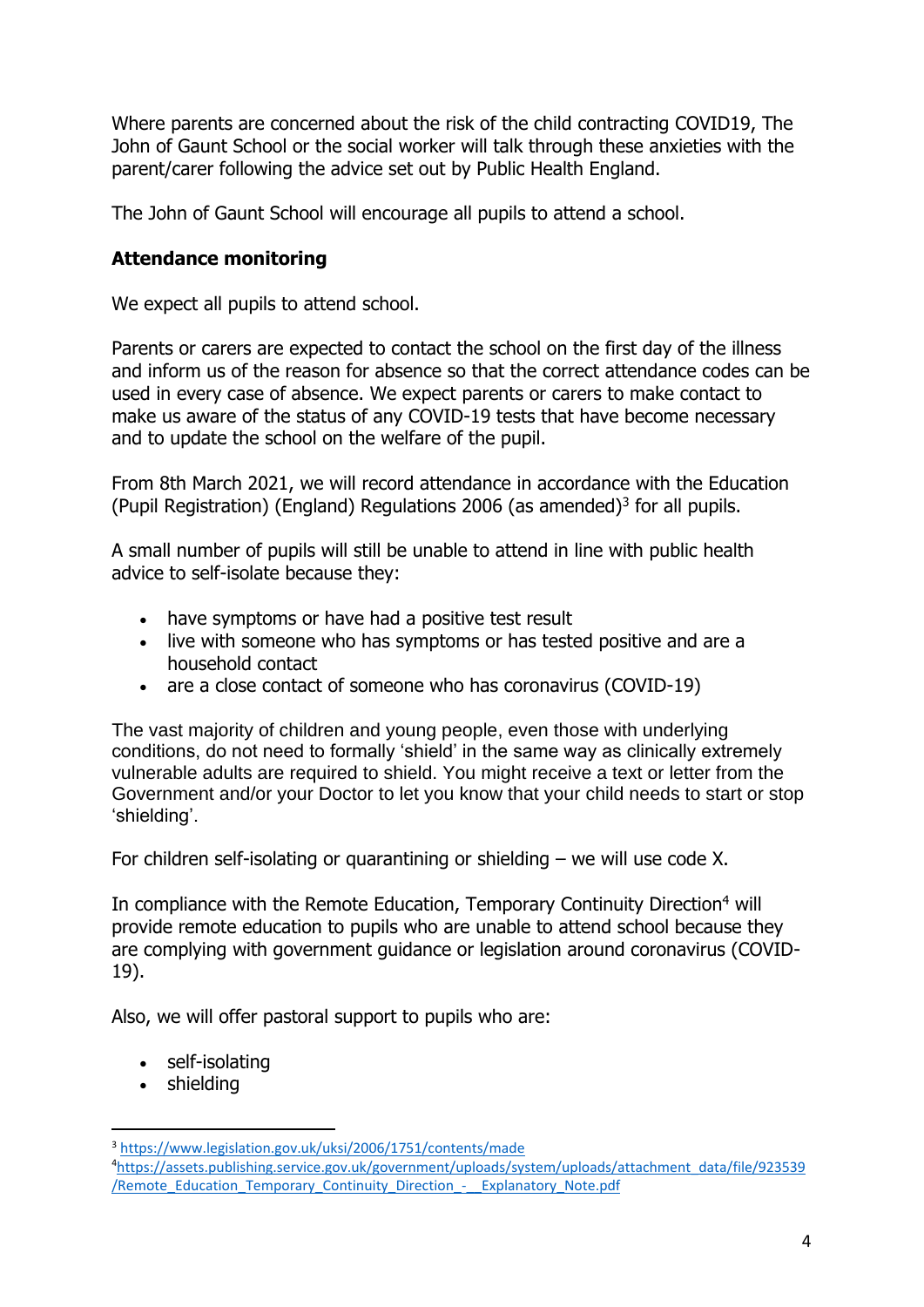• vulnerable (and off-school)

Where pupils are not able to attend school, as they are following clinical or public health advice related to coronavirus (COVID-19), the absence will not be penalised.

#### <span id="page-4-0"></span>**Reporting a concern**

Where staff have a concern about a child, they should continue to follow the process outlined in the school Safeguarding Policy, this includes making a report via the school system (A new system on Class Charts is to be introduced from March 15<sup>th</sup>) using class charts of email, which can be done remotely.

Staff are reminded of the need to report any concern immediately and without delay.

Where staff are concerned about an adult working with children in the school, they should use a information on the flow chart 'Concerned about an adult working with children' to report the concern to the designated safeguarding lead- DSL (Helen Kerr) or headteacher (Paul Skipp).

### <span id="page-4-1"></span>**Safeguarding Training and induction**

All existing school staff have had safeguarding training and have read part 1 of Keeping Children Safe in Education (2020). The DSL will communicate with staff any new local arrangements, so they know what to do if they are worried about a child.

Where new staff are recruited, or new volunteers (including supply teachers) enter The John of Gaunt School, they will continue to be provided with a safeguarding induction.

Upon arrival, they will be given a copy of the receiving school's child protection policy, confirmation of local processes and confirmation of DSL arrangements.

#### <span id="page-4-2"></span>**Safer recruitment/volunteers and movement of staff**

When recruiting new staff, The John of Gaunt School will continue to follow the relevant safer recruitment processes for the school setting, including, as appropriate, relevant sections in part 3 of Keeping Children Safe in Education (2020) (as amended, Jan 2021).

Should The John of Gaunt School utilise volunteers for the purpose of testing, we will continue to follow the checking and risk assessment process as set out in paragraphs 167 to 172 of KCSIE.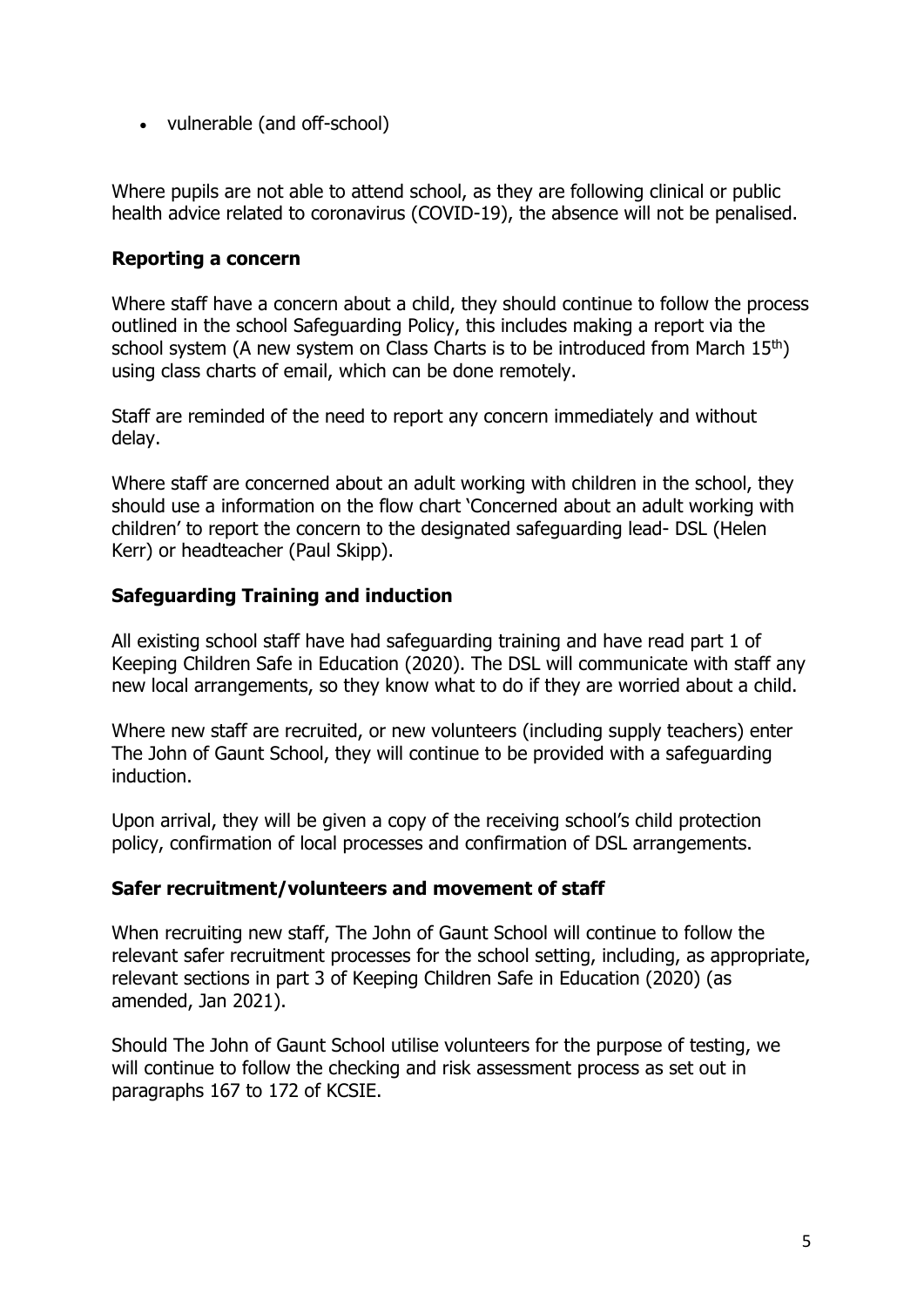Under no circumstances will a volunteer in respect of whom no checks have been obtained be left unsupervised or allowed to work in regulated activity. <sup>5</sup>

## <span id="page-5-0"></span>**Volunteers**

If The John of Gaunt School uses volunteers, these will be to assist in handing out and securing COVID-19 test kits to students and staff members. Other duties may be required such as building test kits, cleaning down areas and directing people.

Under no circumstances will a volunteer in respect of whom no checks have been obtained be left unsupervised or allowed to work in regulated activity.

Volunteers who, on an unsupervised basis provide personal care on a one-off basis in The John of Gaunt School, will be in regulated activity. This means that if a volunteer is administrating a COVID-19 test whilst un-supervised, they will be in regulated activity and therefore require an Enhanced DBS with Barred List check.

Existing volunteers in regulated activity do not have to be re-checked if they have already had a DBS check (which includes barred list information).

Supervision must be:

**.** 

- by a person who is in regulated activity.
- regular and day to day; and
- reasonable in all the circumstances to ensure the protection of children.

In appointing volunteers, the school will continue to follow safer recruitment processes.

#### <span id="page-5-1"></span>**Children and online safety away from school and college**

It is important that all staff who interact with children, including online, continue to look out for signs a child may be at risk. Any such concerns should be dealt with as per the Child Protection Policy and where appropriate referrals should still be made to children's social care and as required, the police.

Online teaching should follow the same principles as set out in the school's staff code of conduct.

The John of Gaunt School will ensure any use of online learning tools and systems is in line with privacy and data protection/GDPR requirements.

<sup>5</sup> Paragraph 183. Keeping Children Safe in Education (2020) (as amended, Jan 2021) [https://assets.publishing.service.gov.uk/government/uploads/system/uploads/attachment\\_data/file/9](https://assets.publishing.service.gov.uk/government/uploads/system/uploads/attachment_data/file/954314/Keeping_children_safe_in_education_2020_-_Update_-_January_2021.pdf) [54314/Keeping\\_children\\_safe\\_in\\_education\\_2020\\_-\\_Update\\_-\\_January\\_2021.pdf](https://assets.publishing.service.gov.uk/government/uploads/system/uploads/attachment_data/file/954314/Keeping_children_safe_in_education_2020_-_Update_-_January_2021.pdf)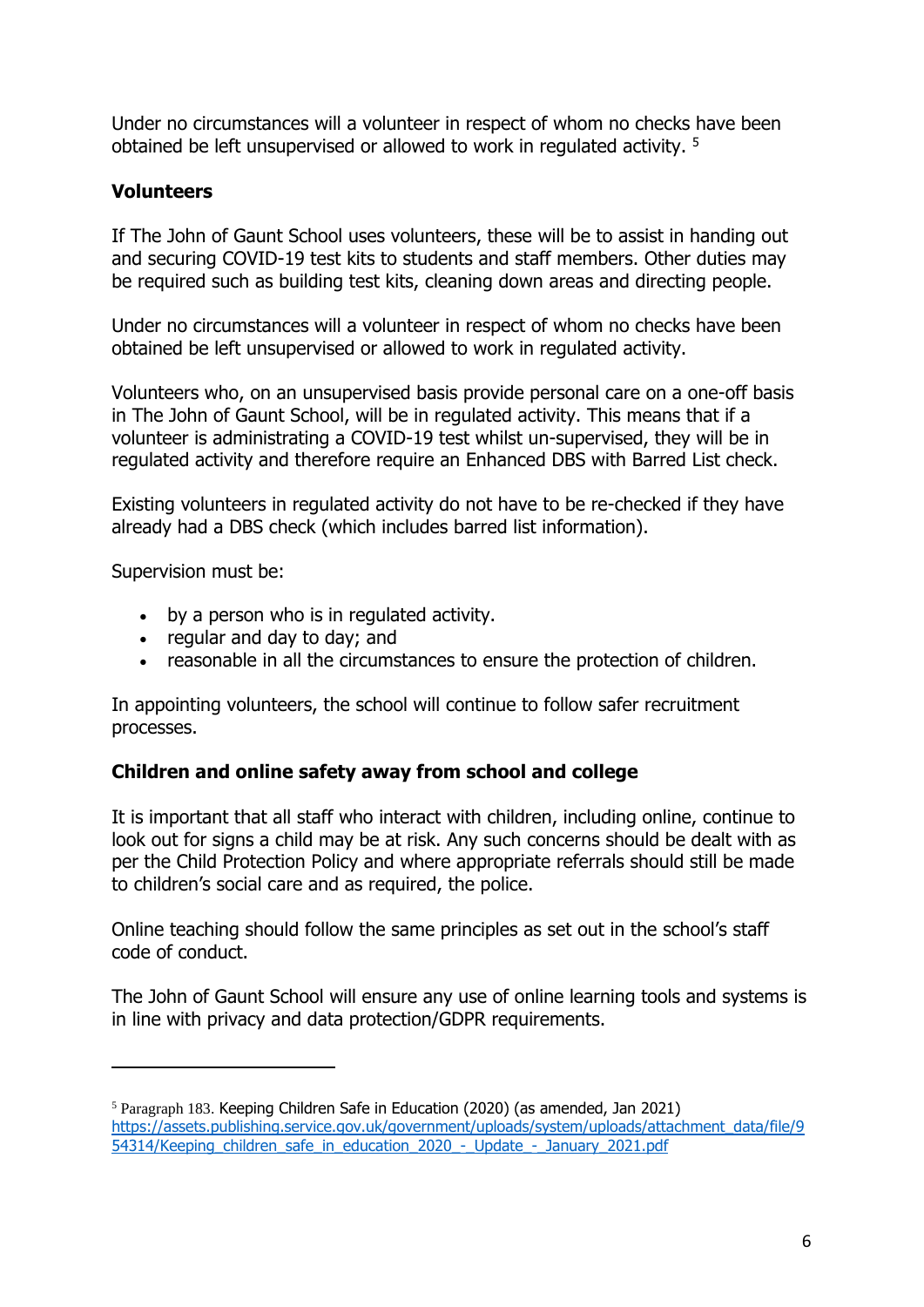Below are some things to consider if there are virtual lessons, especially where webcams are involved:

- No 1:1s, groups only unless previously agreed with the DSL and / or Head Teacher / AHT with responsibility for teaching and learning.
- Staff and children must wear suitable clothing, as should anyone else in the household.
- Any computers used should be in appropriate areas, for example, not in bedrooms; and the background should be blurred.
- Live classes should be kept to a reasonable length of time, or the streaming may prevent the family 'getting on' with their day.
- Language must be professional and appropriate, including any family members in the background.
- Staff must only use platforms specified by senior managers and approved by our IT network manager / provider to communicate with pupils

#### <span id="page-6-0"></span>**Supporting children not in school as they are following clinical or public health advice related to coronavirus (COVID-19**

The John of Gaunt School is committed to ensuring the safety and wellbeing of all its Children and Young people.

Where the DSL has identified a child to be on the edge of social care support, or who would normally receive pastoral-type support in school, they should ensure that a robust pastoral plan is in place for that child or young person.

Details of this plan must be recorded on Class Charts / Provision map safeguarding module, as should a record of contact have made.

The communication plans can include remote contact, phone contact, door-step visits. Other individualised contact methods should be considered and recorded.

The John of Gaunt School and its DSL will work closely with all stakeholders to maximise the effectiveness of any pastoral plan.

This plan must be reviewed regularly and where concerns arise, the DSL will consider any referrals as appropriate.

The John of Gaunt School recognises that school is a protective factor for children and young people, and the current circumstances, can affect the mental health of pupils and their parents/carers.

Teachers at The John of Gaunt School need to be aware of this in setting expectations of pupils' work where they are at home.

#### <span id="page-6-1"></span>**Supporting children in school**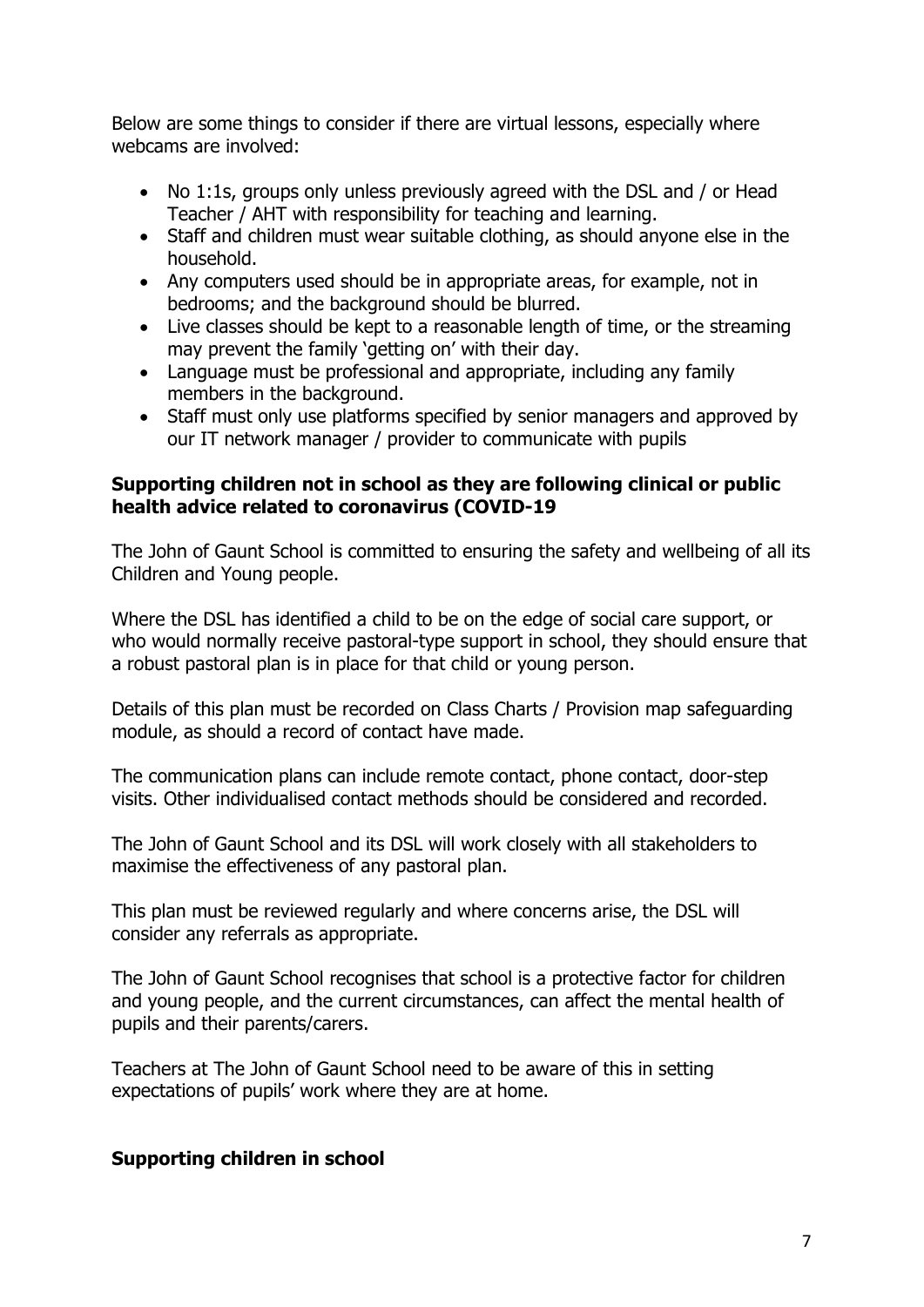The John of Gaunt School is committed to ensuring the safety and wellbeing of all its students.

The John of Gaunt School will continue to be a safe space for all children to attend and flourish.

The John of Gaunt School will refer to the Government guidance for education and childcare settings on how to implement social distancing<sup>6</sup> and continue to follow the advice from Public Health England on handwashing and other measures to limit the risk of spread of COVID-19.

The John of Gaunt School will ensure that where we care for children of critical workers and vulnerable children on site, we ensure appropriate support is in place for them. This will be bespoke to each child and recorded on the schools safeguarding system.

The John of Gaunt School will ensure that appropriate support is offered to all students with respect to their mental health. This is available to students in school and who are working at home. There are limits to the resources available and where a specialist support service is unavailable then school staff will support the student or direct them to appropriate external support including literature, help lines and websites.

### <span id="page-7-0"></span>**Elective Home Education (EHE)**

**.** 

The John of Gaunt School will encourage parents to send their children to school, particularly those who are vulnerable.

Where an application is made, The John of Gaunt School will consider whether a parent's decision to educate at home gives greater cause for concern compared to remaining in school.

Where we feel that there is additional cause for concern the designated safeguarding lead will then consider making a referral to the local authority in line with existing procedures. This will happen as soon as The John of Gaunt School becomes aware of a parent's intention, or decision, to home educate.

The John of Gaunt School will work with local authorities and, where possible, coordinate meetings with parents to seek to ensure EHE is being provided in the best interests of the child.

If a parent wants to admit their child to The John of Gaunt School, we will work with the Local Authority, In Year Fair Access Panel and families and follow our normal processes for in-year admissions applications.

<sup>6</sup>[https://assets.publishing.service.gov.uk/government/uploads/system/uploads/attachment\\_data/file/963541](https://assets.publishing.service.gov.uk/government/uploads/system/uploads/attachment_data/file/963541/Schools_coronavirus_operational_guidance.pdf) [/Schools\\_coronavirus\\_operational\\_guidance.pdf](https://assets.publishing.service.gov.uk/government/uploads/system/uploads/attachment_data/file/963541/Schools_coronavirus_operational_guidance.pdf)